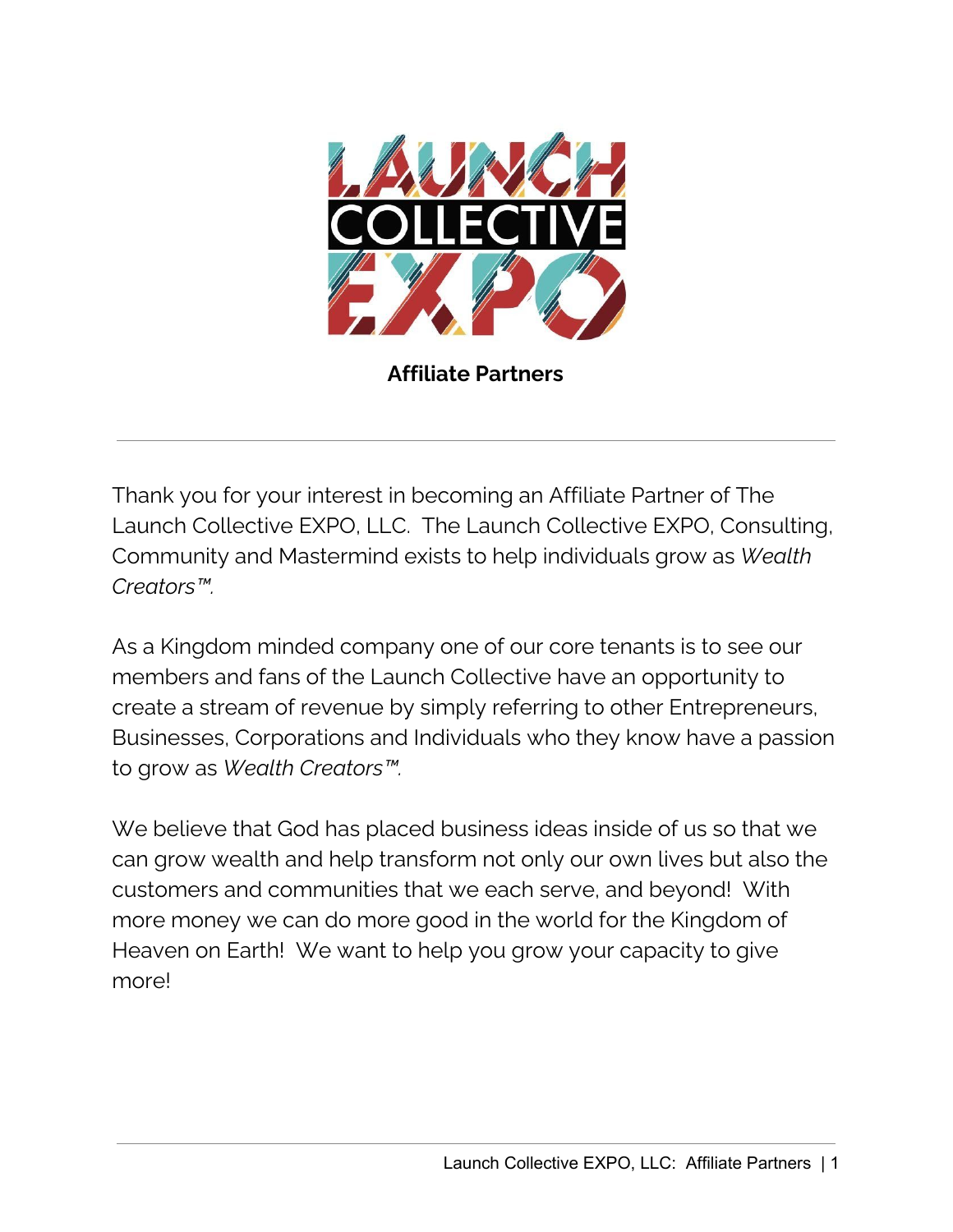**How Does it work?** Well it is very simple. We provide several opportunities for you to make an additional stream of revenue as an *Affiliate Partner* of the Launch Collective EXPO, LLC. We laid out your options below to partner with us. Feel free to focus on one or all. You decide what you would like to do or not do.

**Become A Sponsorship Liaison**: Corporate and Community Sponsors help make the Launch Collective EXPO happen! Perhaps you have some connections that you feel would love to Sponsor us. For each paid Sponsorship secured by an *Affiliate Partner* we will pay 25% of the amount of the sponsorship level. A Sponsorship Packet will be provided as well as additional support you may need in securing Sponsors.

# **Sponsorship level payouts:**

**Endeavor:** \$5000.00 = \$1250.00 **Enterprise:** \$2500.00= \$625.00 **Voyager:** \$1000.00= \$250.00

# **Refer a friend to join us Online:**

● Each time you refer a friend to join the Launch Collective Online Community: THE COLLECTIVE at \$15.00 per month recurring, we will pay you \$5.00 each month your referral remains in the community. Three paid referrals covers your own membership each month! The Launch Collective Online Community includes the following benefits:

> Monthly Mastermind Meetings Book Study Weekly Prayer Call Weekly Encouragement and Focus Call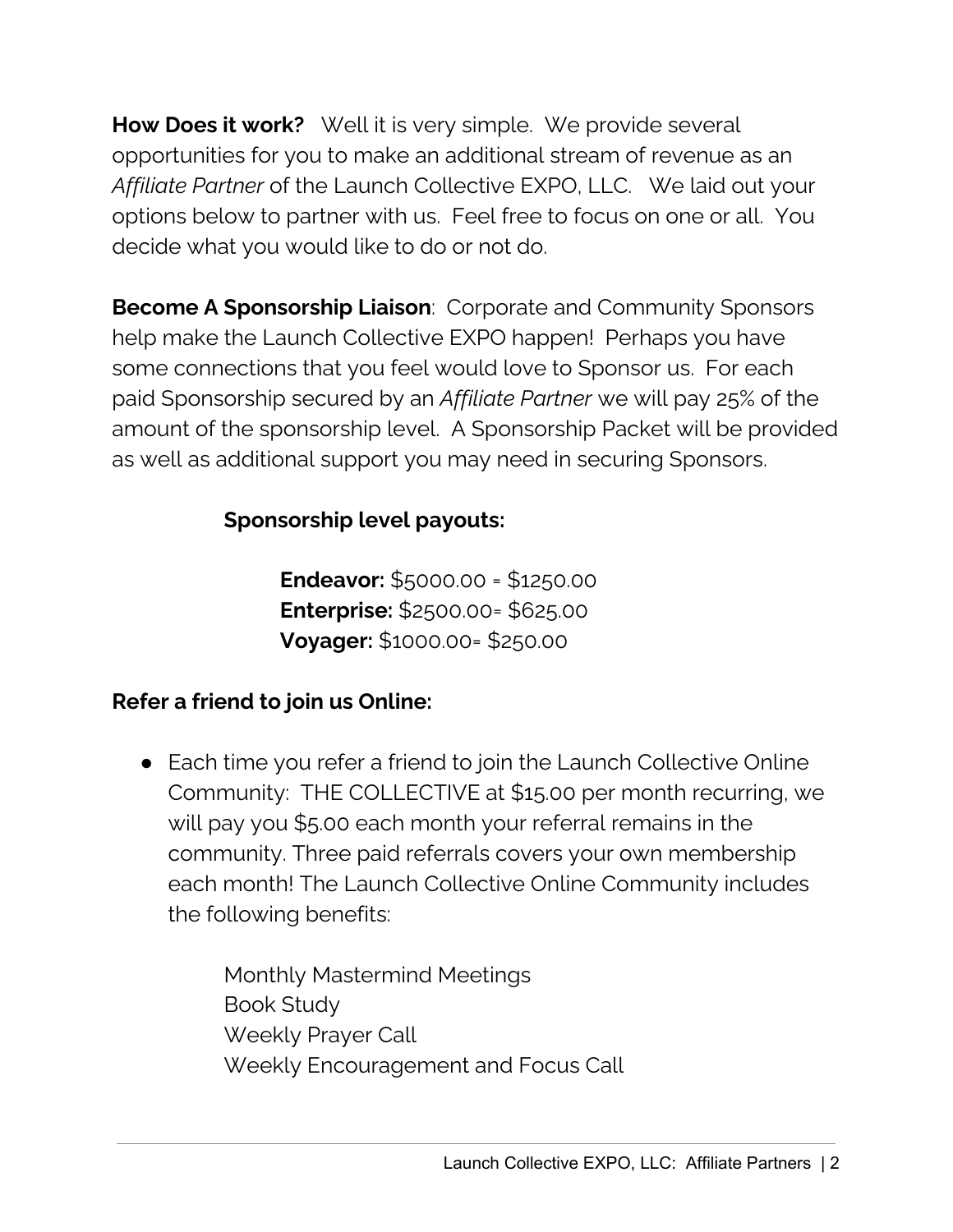Private Facebook Group Private Group Forum Listing in the Launch Collective Community Directory. Guest speakers and more.

● + other online offer affiliate opportunities are planned for the future

## **How to become an Affiliate Partner:**

Simply email us @ [info@launchcollectiveexpo.com](mailto:info@launchcollectiveexpo.com) with the following required information:

## **Subject line: Affiliate Partner**

- 1. First and Last Name or Business Name (as it appears on Tax Record and/or who payment is made to)
- 2. Mailing Address
- 3. Phone number
- 4. Email address for paypal payment
- 5. Attached filled out and signed IRS form W-9 (get your form here: https://www.irs.gov/pub/irs-pdf/fwg.pdf)

### **What's next and FAQ about being an Affiliate Partner:**

Once we have received your request to be an Affiliate Partner we will follow up with a Welcome Packet that includes everything you will need to successfully promote the Launch Collective EXPO and Online Community. This packet includes Printable Resources, Social Media Post suggestions, links to registration forms, links to social sites, sample email campaigns and logos.